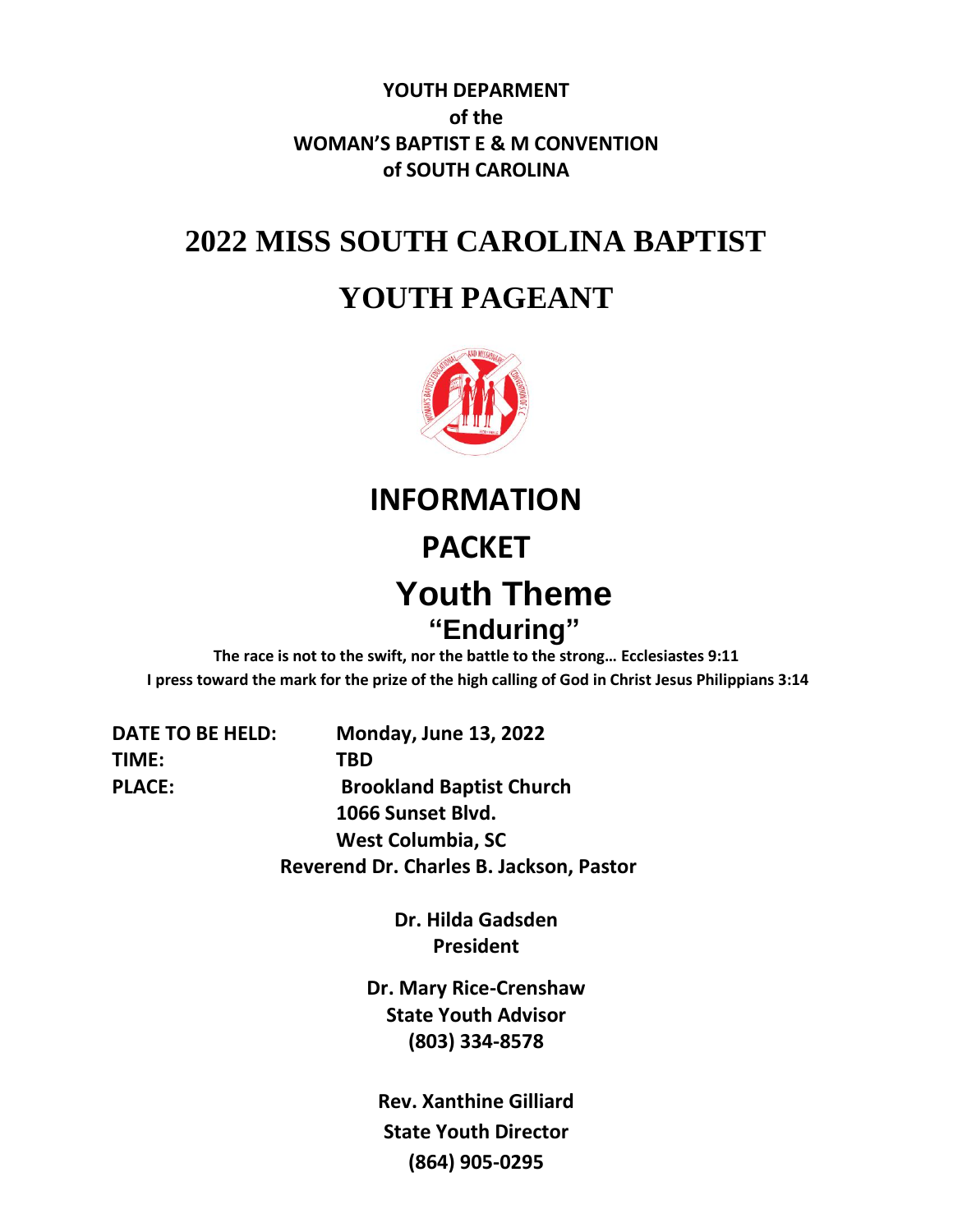#### **DATA SHEET**

| #                                                    |                                                                                                                                                                                                                                       |  |  |
|------------------------------------------------------|---------------------------------------------------------------------------------------------------------------------------------------------------------------------------------------------------------------------------------------|--|--|
| _____Wee Miss South Carolina Baptist Youth (Age 5-9) |                                                                                                                                                                                                                                       |  |  |
| LITTLE MISS SOUTH CAROLINA BAPTIST YOUTH (Age 10-13) |                                                                                                                                                                                                                                       |  |  |
| ____MISS SOUTH CAROLINA BAPTIST YOUTH (Age 14-18)    |                                                                                                                                                                                                                                       |  |  |
|                                                      | ASSOCIATION___________________________________MODERATOR__________________________                                                                                                                                                     |  |  |
|                                                      |                                                                                                                                                                                                                                       |  |  |
|                                                      |                                                                                                                                                                                                                                       |  |  |
|                                                      |                                                                                                                                                                                                                                       |  |  |
|                                                      |                                                                                                                                                                                                                                       |  |  |
|                                                      |                                                                                                                                                                                                                                       |  |  |
|                                                      | ASSOCIATION ACTIVITIES (involved in)<br><u> Land Communication (in the communication</u> of the control of the control of the control of the control of the control of the control of the control of the control of the control of th |  |  |
|                                                      | ,我们也不会有什么。""我们的人,我们也不会有什么?""我们的人,我们也不会有什么?""我们的人,我们也不会有什么?""我们的人,我们也不会有什么?""我们的人                                                                                                                                                      |  |  |
|                                                      |                                                                                                                                                                                                                                       |  |  |
|                                                      | HOBBY OR MOST LIKE TO DO UNITED ASSESSED AND THE STATE OF STATE AND THE STATE OF STATE OF STATE OF STATE OF ST                                                                                                                        |  |  |
|                                                      |                                                                                                                                                                                                                                       |  |  |
|                                                      |                                                                                                                                                                                                                                       |  |  |
|                                                      |                                                                                                                                                                                                                                       |  |  |
|                                                      |                                                                                                                                                                                                                                       |  |  |
|                                                      |                                                                                                                                                                                                                                       |  |  |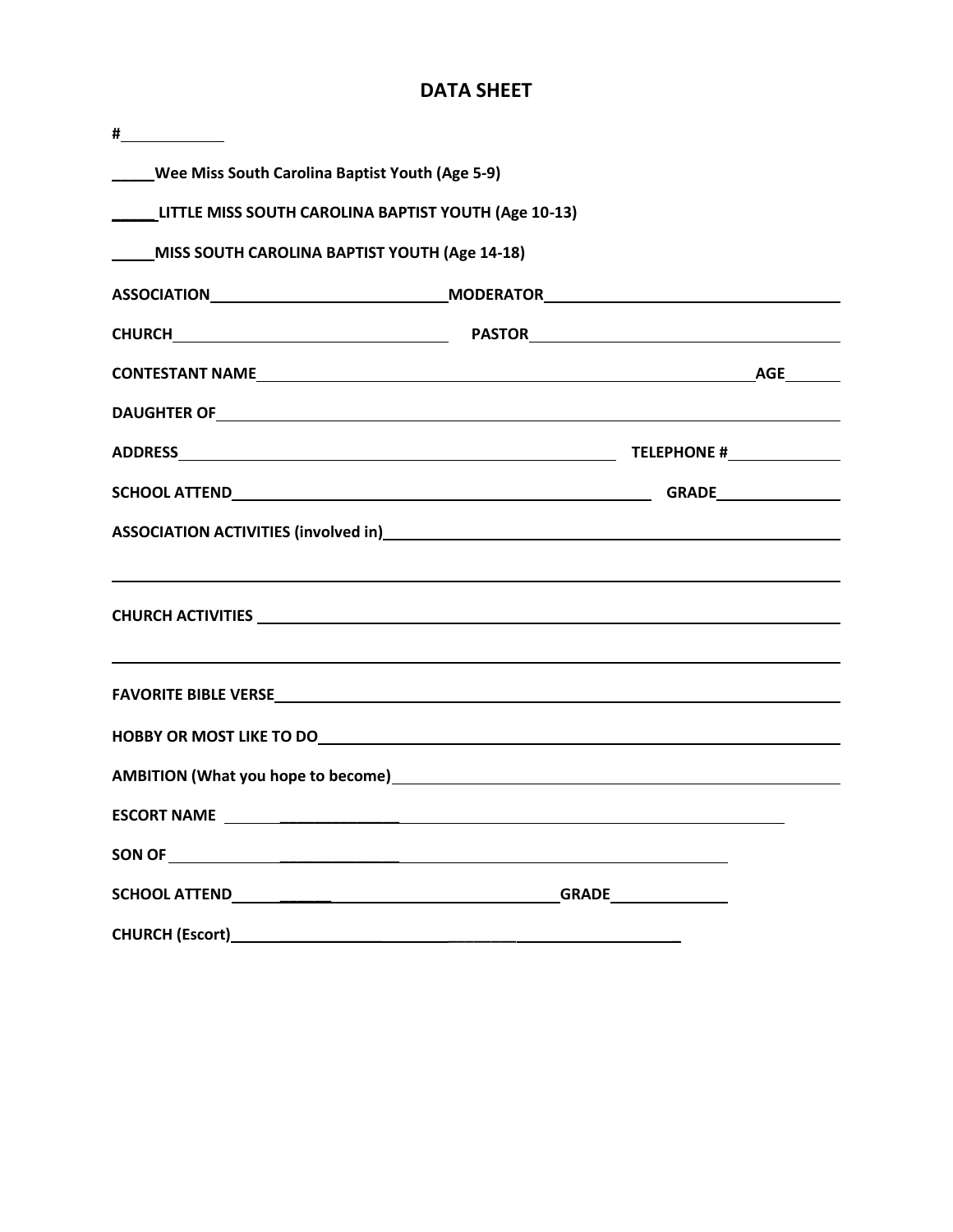# **2022 MISS SOUTH CAROLINA BAPTIST YOUTH PAGEANT**

# **THIS IS AN OFFICIAL NOTICE THAT**

# **IS A CONTESTANT FOR THE**

**\_\_\_\_\_\_\_\_\_\_\_\_\_\_\_\_\_\_\_\_\_\_\_\_\_\_\_\_\_\_\_\_\_\_\_\_\_\_\_\_\_\_\_\_\_**

 **CHURCH /ASSOCIATION**

## **IN THE ABOVE PAGEANT.**

**WE ARE SOLICITING DONATIONS OR ADS FOR THE FOLLOWING AMOUNTS:**

| <b>FULL PAGE:</b>   | \$60.00 |
|---------------------|---------|
| $\frac{1}{2}$ PAGE: | 30.00   |
| $\%$ PAGE:          | 20.00   |
| <b>PATRONS:</b>     | 10.00   |

**THANK YOU FOR SUPPORTING OUR YOUTH. IF ANY ADDITIONAL INFORMATION IS NEEDED, PLEASE CALL (864) 905-0295 OR** 

**EMAIL: XAN\_GILLIARD@UHC.COM**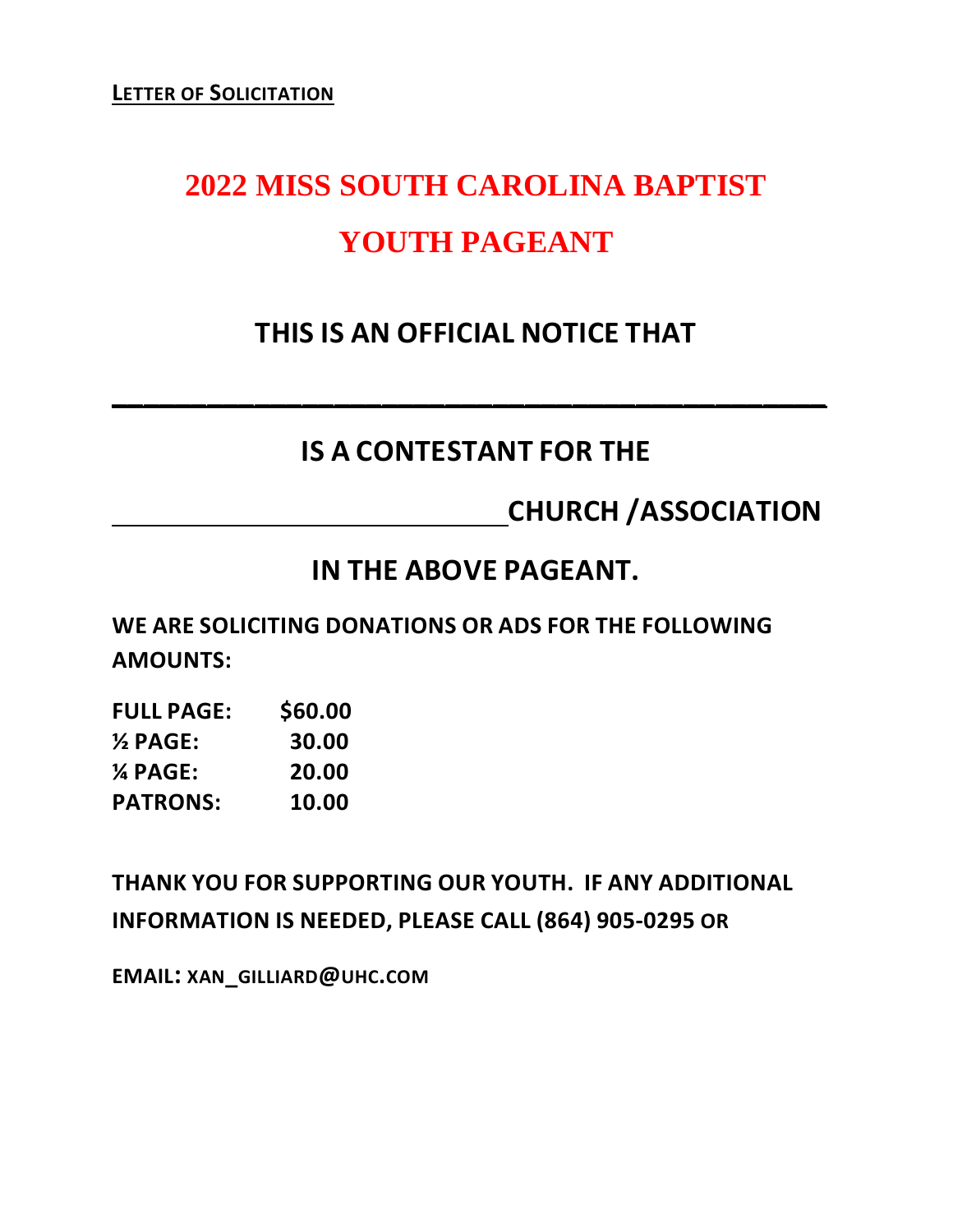#### **2022 MISS SOUTH CAROLINA BAPTIST YOUTH PAGEANT**

#### **CATEGORIES:**

**WEE MISS SC BAPTIST YOUTH 5-9 LITTLE MISS SC BAPTIST YOUTH 10-13 MISS SC BAPTIST YOUTH 14-18**

#### **GUIDELINES:**

 **\*\* ONLY ONE (1) WINNER FOR THE CHURCH IN EACH CATEGORY AND 1 WINNER FOR THE ASSOCIATION IN EACH CATEGORY WILL BE CROWNED BASED ONLY ON MONIES RAISED (QUEEN)**

#### **EACH QUEEN CONTESTANT:**

- **\*\* MUST MODEL CHURCH WEAR & EVENING WEAR**
- **\*\* NO ATTIRE SHOULD BE REVEALING**
- **\*\* EACH CONTESTANT WILL BE JUDGED ON APPEARANCE, MODELING STYLE, COORDINATION AND FACIAL EXPRESSION**
- **\*\* MAKE UP IN MODERATION**
- **\*\* NO NOSE RINGS**
- **\*\* TATTOOS SHOULD NOT BE OVERLY VISIBLE**
- **ESCORT: <sup>M</sup>UST WEAR A SUIT AND TIE. NO EAR RINGS OR NOSE RINGS. NO BAGGY, BELOW THEWAIST, PANTS. THEY MUST BE PROPERLY FITTED ON HIP WITH SHIRTS TUCKED IN.**

 **\*\***

**ALL DATA SHEETS & MODELING OUTFITS DESCRIPTION ARE TO BE COMPLETED AND MAILED BY MAY 20, 2022. TO XANTHINE GILLIARD 117 VESTA DRIVE, GREENVILLE, SC 29611 OR EMAILED** 

**TO:** [xgilliard@bellsouth.net](mailto:xgilliard@bellsouth.net)

**AD INFORMATION: (ALL ADS MUST BE PRINT READY) EMAIL** TO [xgilliard@bellsouth.net](mailto:xgilliard@bellsouth.net)

- \*\* **MUST BE TURNED IN BY MAY 20, 2022**
- **\*\* AD PRICES- FULL PAGE \$60.00**
	- **½ PAGE 30.00 ¼ PAGE 20.00 PATRONS 10.00**

**FINANCIAL REPORT MUST BE POST MARKED BY JUNE 1, 2022 AND MAIL TO:**

MS. SANDRA SHORT 404 PINE HILL LANE, GOOSE CREEK, SC 29445. PLEASE SUBMIT ONLY **ONE (1) CHECK PAYABLE TO WBEMCSC.**

**NOTE: ANY MONIES RECEIVED AFTER THIS TIME WILL BE CONSIDERED AS DONATIONS.**

**ADS MUST BE RECEIVED BY MAY 20, 2022. MAIL TO REVEREND XANTHINE GILLIARD, 117 VESTA DRIVE,**

**GREENVILLE, SC 29611** 

#### **NO ADS WILL BE TAKEN AFTER MAY 20, 2022**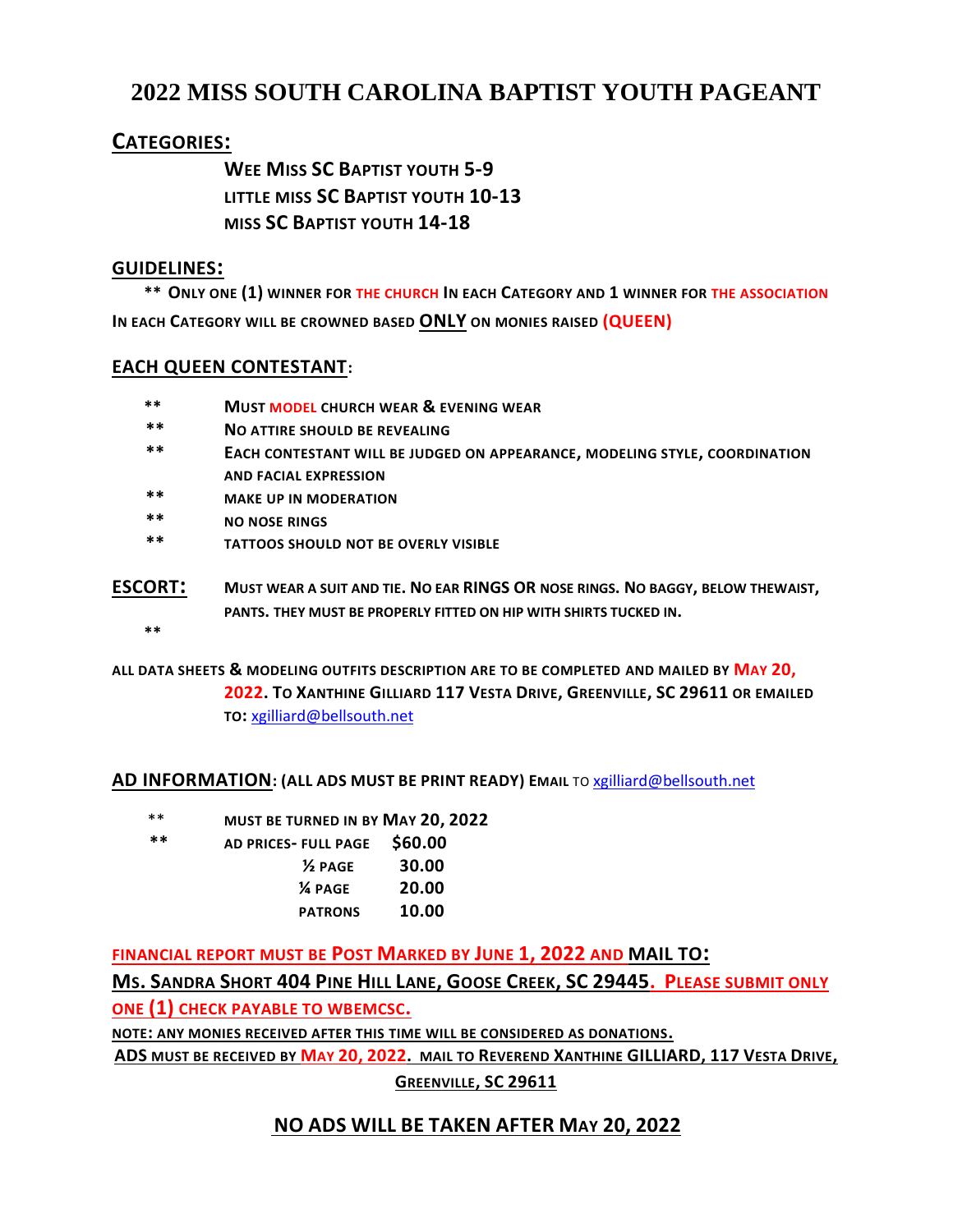#### **MISS STATE YOUTH BAPTIST MODELING SHEET**

| CONTESTANT #__________ |                                                             |
|------------------------|-------------------------------------------------------------|
|                        |                                                             |
|                        |                                                             |
|                        |                                                             |
|                        | <b>DESCRIPTION OF: X CHURCH WEAR</b><br><b>EVENING WEAR</b> |
|                        |                                                             |
|                        |                                                             |
|                        |                                                             |
|                        |                                                             |
|                        |                                                             |
| <b>ACCESSORIES</b>     |                                                             |
|                        |                                                             |
|                        | ****************************                                |
|                        |                                                             |
| <b>REPRESENTING</b>    | (NAME OF CHURCH OR ASSOCIATION WHICH YOU ARE REPRESENTING)  |
|                        |                                                             |